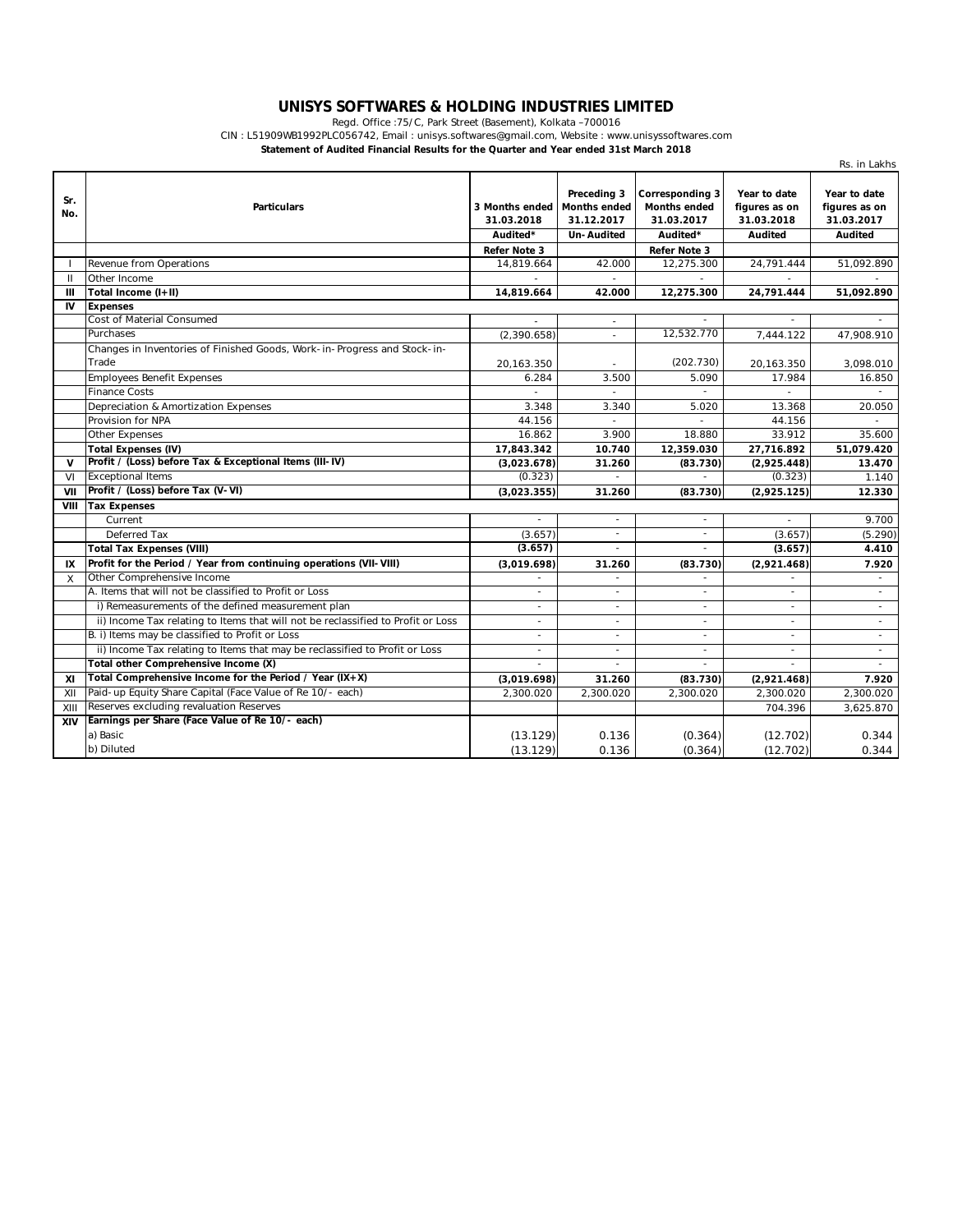## **UNISYS SOFTWARES & HOLDING INDUSTRIES LIMITED**

Regd. Office : 75C, Park Street, Basement, Kolkata- 700016

CIN - L51909WB1992PLC056742, Email : unisys.softwares@gmail.com, Website : www.unisyssoftware.com

**Statement of Standalone Audited Segment Results for the Quarter & Year ended 31st March, 2018**

|                |                                                                                              |             |                     |               |               | Rs. in Lakhs             |
|----------------|----------------------------------------------------------------------------------------------|-------------|---------------------|---------------|---------------|--------------------------|
|                |                                                                                              |             |                     | Corresponding |               |                          |
| Sr.            |                                                                                              | 3 Months    | Preceding 3         | 3 Months      | Year to date  | Year to date             |
| No.            | <b>Particulars</b>                                                                           | ended       | <b>Months ended</b> | ended         | figures as on | figures as on            |
|                |                                                                                              | 31.03.2018  | 31.12.2017          | 31.03.2017    | 31.03.2018    | 31.03.2017               |
|                |                                                                                              | Audited*    | <b>Un-Audited</b>   | Audited*      | Audited       | Audited                  |
| 1              | <b>Segment Revenue</b>                                                                       |             |                     |               |               |                          |
|                | Software & Hardware                                                                          | 350.000     |                     | 12,255.30     | 7.182.720     | 46,381.39                |
|                | Finance & Investments                                                                        | 14,469.660  | 42.00               | 20.00         | 17,608.730    | 4,711.50                 |
|                | Other Unallocable Activities                                                                 |             | ÷,                  |               |               |                          |
|                | <b>Total Segment Revenue</b>                                                                 | 14,819.66   | 42.00               | 12,275.30     | 24,791.450    | 51,092.89                |
| $\overline{2}$ | <b>Less: Inter-Segment Revenue</b>                                                           |             |                     |               |               |                          |
| 3              | Net Segment Revenue (1-2)                                                                    | 14.819.66   | 42.00               | 12,275.30     | 24,791.45     | 51,092.89                |
| 4              | Segment Results Profit / (Loss) before Tax, Interest, Depreciation and Amortization Expenses |             |                     |               |               |                          |
|                | Software & Hardware                                                                          | (651.570)   |                     | 61.910        | (651.570)     | 18.32                    |
|                | Finance & Investments                                                                        | (2,372.110) | 31.260              | (145.640)     | (2, 273.880)  | (4.85)                   |
|                | Other Unallocable Activities                                                                 |             |                     |               |               |                          |
|                | Total Segment Profit / (Loss)                                                                | (3,023.68)  | 31.26               | (83.73)       | (2,925.45)    | 13.47                    |
| 5              | Less :                                                                                       |             |                     |               |               |                          |
|                | <b>Finance Cost</b>                                                                          |             | ÷                   | ٠             | ٠             | $\overline{\phantom{a}}$ |
|                | Other Unallocable Expenses                                                                   |             |                     |               |               |                          |
|                | Total                                                                                        | (3,023.68)  | 31.26               | (83.73)       | (2,925.45)    | 13.47                    |
| 6              | Add: Unallocable Income                                                                      |             |                     |               |               |                          |
| $\overline{7}$ | <b>Total Profit before Tax</b>                                                               | (3,023.68)  | 31.26               | (83.73)       | (2,925.45)    | 13.47                    |
| 8              | <b>Segment Assets</b>                                                                        |             |                     |               |               |                          |
|                | Software & Hardware                                                                          | 29.90       | 328.82              | 342.92        | 29.90         | 342.92                   |
|                | Finance & Investments                                                                        | 6.301.35    | 26,729.04           | 26,729.03     | 6.301.35      | 26,729.03                |
|                | Other Unallocable Activities                                                                 | 20.38       |                     | 20.08         | 20.38         | 20.08                    |
|                | <b>Total Allocable Segment Assets</b>                                                        | 6,351.63    | 27,057.86           | 27,092.03     | 6,351.63      | 27,092.03                |
|                | Add: Un-allocable Assets                                                                     | 26.74       | 40.11               | 40.11         | 26.74         | 40.11                    |
|                | <b>Total Assets</b>                                                                          | 6.378.37    | 27.097.97           | 27,132.14     | 6,378.37      | 27,132.14                |

**Notes :**

1. Our Company is one of RBI registered NBFC and thus implementation of Ind AS is not applicable for the Quarter.

2. Above Results have been prepared in accordance with Accounting Standards 2006.

3. The figures of last Quarter are the balancing figures between Audited figures in respect of full financial year and the published year to date figures upto the 3rd Quarter of the Current Financial Year.

4. Above results were reviewed and recommended by Audit Committee taken on record by Board of Directors in their Meeting held on May 29, 2018.

 financial statement for the year ended 31 March 2018. 5. These results have been audited by the Statutory Auditors of the Company who have issued an unmodified audit report on the standalone annual

**For Unisys Softwares & Holding Industries Ltd.**

Place : Kolkata Sd/- Date : May 29, 2018 **Jagdish Prasad Purohit Managing Director**